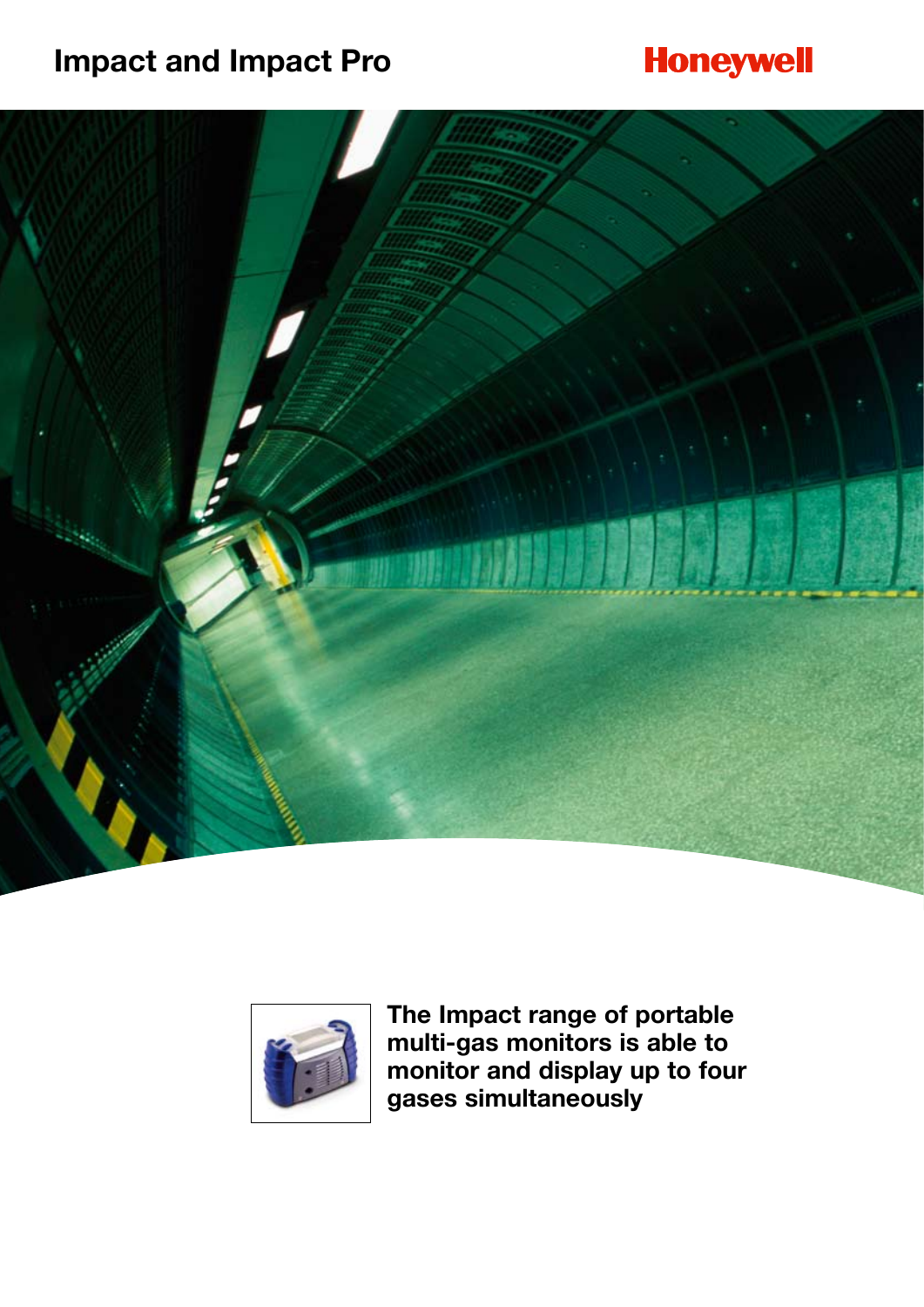# **Impact Personal multi-gas monitors**



- Pre-calibrated plug-in sensor cartridge
- High specification sensors
- Patented Surecell™ toxic sensors • Stable and accurate
- 

# **Easy to Use**

- One button on/off
- Multi-lingual, intuitive menu system
- On screen prompts guide user
- Built-in correction factors for flammable gases • Minimal training required

- **Easy to Maintain**
- Plug-in operation for all serviceable parts • Cartridge replacement in less than one minute
- Re-calibration in less than two minutes when
- using Enforcer
- Minimised cost of ownership

## **Durable Housing**

- Waterproof to IP67
- Rugged and impact resistant
- Built for everyday use

## **Alarm Indication**

- 3 levels of instantaneous alarm, time weighted average alarms on toxic
- Periodic confidence flash and bleep
- Increasingly rapid flashing, ultra-bright alarm LEDs
- Powerful two tone audible alarm
- Vibrating alarm for noisy environments\*
- Safelink communications\*

## **User Friendly Pre-entry Check**

- Peak hold function and drop line
- Hand aspiration
- Built-in automatic pump\*
- Totally flexible

\*Impact Pro model only



**The Impact range of portable multi-gas monitors is able to monitor and display up to four gases simultaneously.**

**Using high specification flammable, oxygen and patented Surecell™ toxic sensors, our unique cartridge technology ensures safe, accurate and reliable measurements are always made.**

**IP67**

RATED

Available in two configurations, the Impact and Impact Pro accepts either disposable and/or serviceable cartridges respectively, all of which are pre-calibrated and can be replaced in under one minute, so simplifying maintenance and minimising cost wherever possible. Compact and rugged these monitors are designed for tough working environments while being small, lightweight and unobtrusive, making them ideal for use in confined spaces where entry and exit may be difficult.

Designed to work how you want to; gas checks prior to entering a confined space can be carried out using a drop line, hand aspirator or via an optional built-in pump (supplied as standard on the Impact Pro) that turns on and off automatically when the sampling tube is connected.

Ultra-bright alarm lights and a powerful audible alarm, coupled with a periodic green flash and bleep provide user confidence that monitoring is always in operation and alarms are never missed. For noisy environments a vibrating alarm is included as standard on the Impact Pro. A large, multilingual, backlit display, with intuitive menu system simplifies use and minimises operator training.

Available for use with a wide range of accessories including the unique Enforcer calibration system and compliance friendly Safelink communication system, you can be sure that the Impact range of portable multigas monitors will be ready to protect you when most needed.

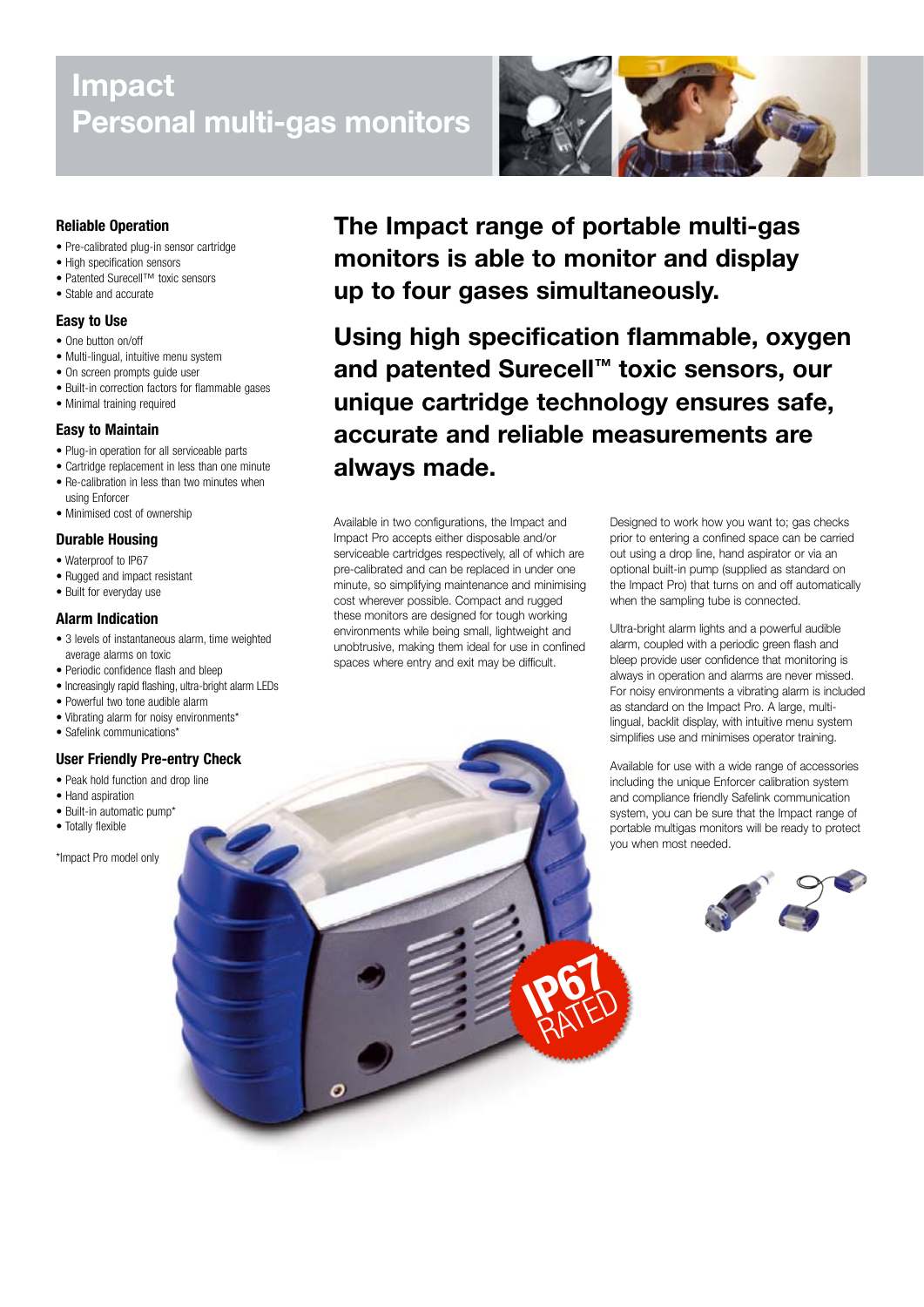# **General Specification**





| <b>General Specification</b>           |                                                                                                                                                                                                                                                                                                                                                                                                                                                                                                                                                                                                  |                                                                                                                                                                                                            |                                                                     |
|----------------------------------------|--------------------------------------------------------------------------------------------------------------------------------------------------------------------------------------------------------------------------------------------------------------------------------------------------------------------------------------------------------------------------------------------------------------------------------------------------------------------------------------------------------------------------------------------------------------------------------------------------|------------------------------------------------------------------------------------------------------------------------------------------------------------------------------------------------------------|---------------------------------------------------------------------|
| Use                                    | Portable multigas monitor for the protection of personnel from up to four hazardous gases in the working environment.                                                                                                                                                                                                                                                                                                                                                                                                                                                                            |                                                                                                                                                                                                            |                                                                     |
| Available to detect <sup>#</sup>       | Flammable, Oxygen, Carbon Monoxide, Hydrogen Sulfide, Sulfur Dioxide, Chlorine, Nitrogen Dioxide, Ammonia, Carbon Dioxide.                                                                                                                                                                                                                                                                                                                                                                                                                                                                       |                                                                                                                                                                                                            |                                                                     |
| User interface                         | Ultra clear, backlit, alphanumeric display. Intuitive push button menu system with user selectable operation in English, French,<br>German, Italian, Spanish and Dutch. Other languages available upon request.                                                                                                                                                                                                                                                                                                                                                                                  |                                                                                                                                                                                                            |                                                                     |
| <b>Configuration and data download</b> | Supplied configured, ready to use including data-logging as standard. Configurable via optional PC software and base station<br>for control of logging functions and data download.                                                                                                                                                                                                                                                                                                                                                                                                              |                                                                                                                                                                                                            |                                                                     |
| <b>Construction</b>                    | Impact resistant plastic, anti-static to EN50014.                                                                                                                                                                                                                                                                                                                                                                                                                                                                                                                                                |                                                                                                                                                                                                            |                                                                     |
| <b>Dimensions</b>                      | 49mm x 84mm x 136mm (1.9" x 3.3" x 5.3")                                                                                                                                                                                                                                                                                                                                                                                                                                                                                                                                                         |                                                                                                                                                                                                            |                                                                     |
| Weight                                 | Maximum 520g (18oz) including rechargeable battery and optional pump.                                                                                                                                                                                                                                                                                                                                                                                                                                                                                                                            |                                                                                                                                                                                                            |                                                                     |
| IP rating                              | Instrument IP67 (NEMA 4 & 6).                                                                                                                                                                                                                                                                                                                                                                                                                                                                                                                                                                    |                                                                                                                                                                                                            |                                                                     |
| Operating temperature <sup>*</sup>     | -20°C to +55°C (-4°F to +131°F).                                                                                                                                                                                                                                                                                                                                                                                                                                                                                                                                                                 |                                                                                                                                                                                                            |                                                                     |
| Storage temperature <sup>#</sup>       | Instrument -40°C to +80°C (-40°F to +176°F).                                                                                                                                                                                                                                                                                                                                                                                                                                                                                                                                                     |                                                                                                                                                                                                            |                                                                     |
| Humidity range*                        | Continuous 20 to 90%RH. Intermittent 0-99%RH non-condensing.                                                                                                                                                                                                                                                                                                                                                                                                                                                                                                                                     |                                                                                                                                                                                                            |                                                                     |
| Alarms                                 | 3 levels of instantaneous alarm per channel. Time weighted average alarms on toxic channels.<br>Supplied pre-set (user configurable via optional PC software and base station).                                                                                                                                                                                                                                                                                                                                                                                                                  |                                                                                                                                                                                                            |                                                                     |
| Audible alarm                          | Periodic confidence bleep with differing dual tone for fault, gas alarm and warning rated 85dBA at 1m (90dBA at 1ft).                                                                                                                                                                                                                                                                                                                                                                                                                                                                            |                                                                                                                                                                                                            |                                                                     |
| <b>Visual alarm</b>                    | Green confidence flash with rapid red flashing for fault, gas alarm and warning indication.                                                                                                                                                                                                                                                                                                                                                                                                                                                                                                      |                                                                                                                                                                                                            |                                                                     |
| <b>Battery performance</b>             | Ni-MH rechargeable, operating life $> 10$ hours (Charging time 7 hours).<br>Dry cell disposable $> 17$ hours. Nominal reduction of 10% when used with pump.                                                                                                                                                                                                                                                                                                                                                                                                                                      |                                                                                                                                                                                                            |                                                                     |
| Optional pump                          | Supplied as standard with Impact Pro. Typical flow rate 0.3/min.<br>Automatic start/stop feature with auto-test on start-up and flow fail alarm.                                                                                                                                                                                                                                                                                                                                                                                                                                                 |                                                                                                                                                                                                            |                                                                     |
| <b>Approvals</b>                       | Ex II 2G, EEx ia d IIC T4 (ATEX).<br>Europe:<br>USA:<br>Class 1, Div 1, Groups A, B, C, D (UL).<br>Canada:<br>Class 1, Div 1, Groups A, B, C, D (CSA).<br>Ex ia s Zone 0, I/IIB, T4.<br>Australia (surface):<br>MDA GD 5053.<br>Australia (mines):<br>DMT:<br>DMT 02 ATEX G 001 PFG Nr. 41300502.<br>Brazil:<br>BR-Ex ia d IIC T4 (INMETRO).<br>Marine:<br>Marine Equipment Directive MED 96/98/EC                                                                                                                                                                                               |                                                                                                                                                                                                            |                                                                     |
| <b>Standard supply</b>                 | Each instrument is supplied complete with quick start guide, multi-lingual operating instructions on CD, dry cell battery holders<br>and batteries, belt clip and flow adaptor. Fully configured and ready to accept either disposable or serviceable sensor cartridges<br>the key considerations in selecting either the Impact or Impact Pro are highlighted below.                                                                                                                                                                                                                            |                                                                                                                                                                                                            |                                                                     |
|                                        | Cartridge type <sup>#</sup><br>Integral pump/pump adaptor<br>Vibrating alarm<br>Safelink                                                                                                                                                                                                                                                                                                                                                                                                                                                                                                         | <b>Impact</b><br>Disposable only<br>No<br>No<br>No                                                                                                                                                         | <b>Impact Pro</b><br>Disposable or Serviceable<br>Yes<br>Yes<br>Yes |
| <b>Ordering information</b>            |                                                                                                                                                                                                                                                                                                                                                                                                                                                                                                                                                                                                  |                                                                                                                                                                                                            |                                                                     |
|                                        | e.g. 2302B1000 9<br>В<br>Е<br><b>CERTIFICATION</b><br><b>TYPE</b><br><b>USA</b><br>U<br>8<br>Impact<br>Canada<br><b>Impact Pro</b><br>9<br>в<br>Europe<br>Australia<br><b>Australia Mines</b><br><b>Brazil</b>                                                                                                                                                                                                                                                                                                                                                                                   | $= 2302B10009BE$<br><b>LANGUAGE</b><br>E<br>English*<br>UL<br>F<br>French<br><b>CSA</b><br>G<br>German<br><b>ATEX</b><br>т<br>Italian<br>SAA<br>s<br>Spanish<br><b>MDA</b><br>D<br>Dutch<br><b>INMETRO</b> | *Default                                                            |
| Optional accessories                   | A wide range of optional accessories are available including:<br>Base station and Impact Configuration Utility (required for data download and configuration).<br>Rechargeable NiMH batteries for use with base station or offline charger.<br>Enforcer calibration system.<br>Safelink communication system.<br>Pre-entry sample probes including hand aspirator, 1m probe, tubing and ball float.<br>Body harness and harness clip offering alternate mounting arrangements.<br>Field case for housing of all accessories as required.<br>* Refer to cartridge datasheet for gas specific data |                                                                                                                                                                                                            |                                                                     |